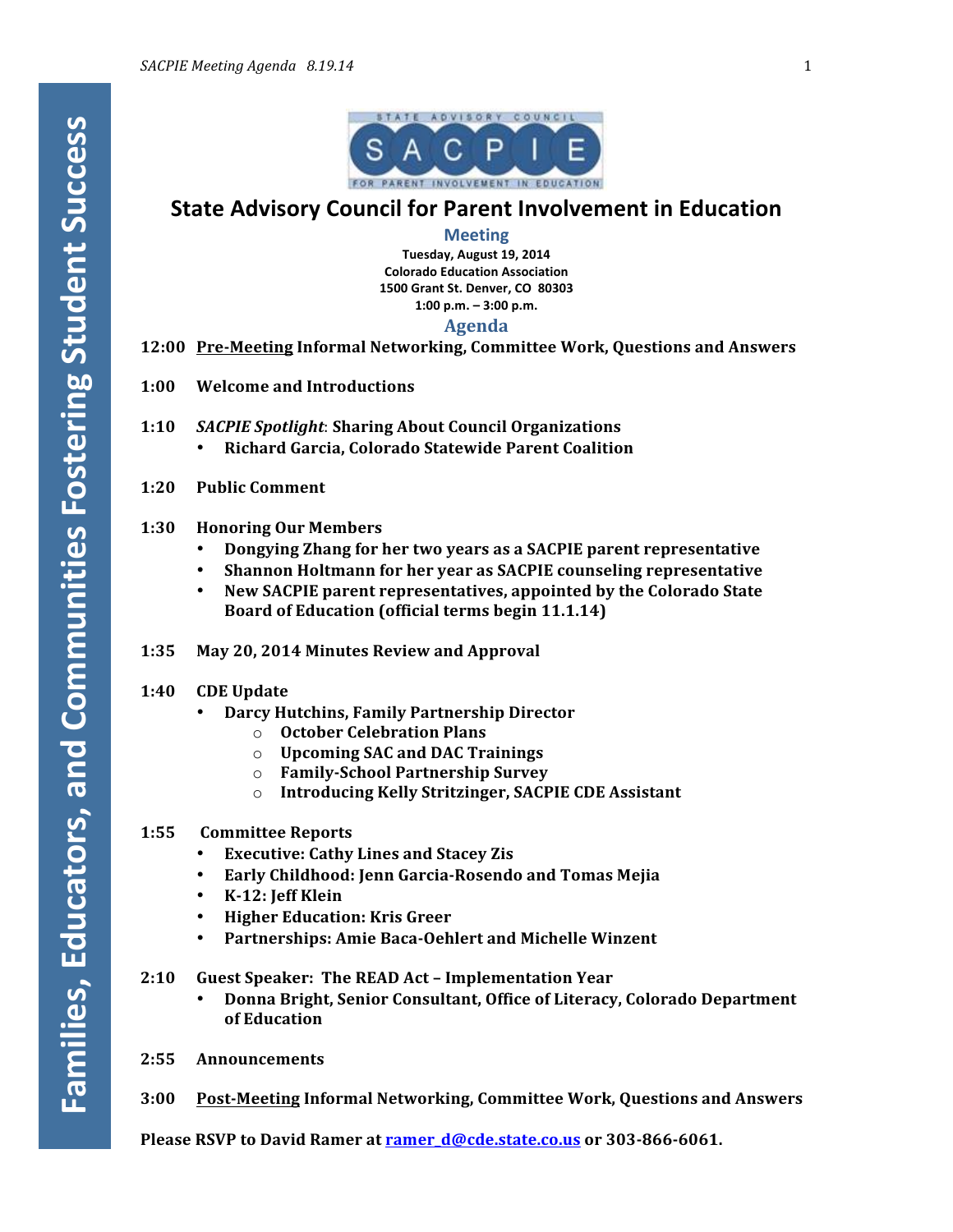### **Important Upcoming SACPIE Dates 2014**

| <b>DATES</b>                      | <b>TIMES</b>             | <b>LOCATION</b>                         |
|-----------------------------------|--------------------------|-----------------------------------------|
| <b>SACPIE Planning Retreat</b>    | $12:00 - 4:00$ pm, lunch | Colorado Education Association          |
| November 18, 2014                 | provided                 | 1500 Grant St.                          |
|                                   |                          | Denver, CO 80203 or by phone            |
| <b>SACPIE Executive Committee</b> | $2:30 - 4:30$ pm         | <b>Colorado Department of Education</b> |
| <b>Meetings</b>                   |                          | 1560 Broadway Suite 1175                |
| September 8, 2014                 |                          | Aspen Conference Room Denver,           |
| October 13, 2014                  |                          | CO 80203 or by phone                    |

### **NEW DATES for 2015!**

| <b>DATES</b>                                                                                                                                                          | <b>TIMES</b>                         | <b>LOCATION</b>                                                                                                          |
|-----------------------------------------------------------------------------------------------------------------------------------------------------------------------|--------------------------------------|--------------------------------------------------------------------------------------------------------------------------|
| <b>SACPIE Meetings</b><br>February 10, 2015<br>May 19, 2015<br>August 18, 2015                                                                                        | $11:00 - 3:00$ pm, lunch<br>provided | Colorado Education Association<br>1500 Grant St.<br>Denver, CO 80203 or by phone                                         |
| <b>SACPIE Planning Retreat</b><br>November 17, 2015                                                                                                                   | $11:00 - 3:00$ pm, lunch<br>provided | Colorado Education Association<br>1500 Grant St.<br>Denver, CO 80203 or by phone                                         |
| <b>SACPIE Executive Committee</b><br><b>Meetings</b><br>January 12, 2015<br>March 9, 2015<br>April 13, 2015<br>June 8, 2015<br>September 14, 2015<br>October 12, 2015 | $2:30 - 4:30$ pm,                    | Colorado Department of<br>Education<br>1560 Broadway Suite 1175<br>Aspen Conference Room Denver,<br>CO 80203 or by phone |

**SACPIE Vision: Through increased family partnerships, we envision:** 

- **reduced dropout rates**
- reduced gaps in academic achievement and growth among student groups
- **increased** number of students who continue into higher education following **high school graduation or completion**

**SACPIE Mission: SACPIE will review best practices and recommend to policy makers** and educators strategies to increase family partnerships in public education, thereby helping to improve the quality of public education and raise the level of students' academic achievement throughout Colorado.